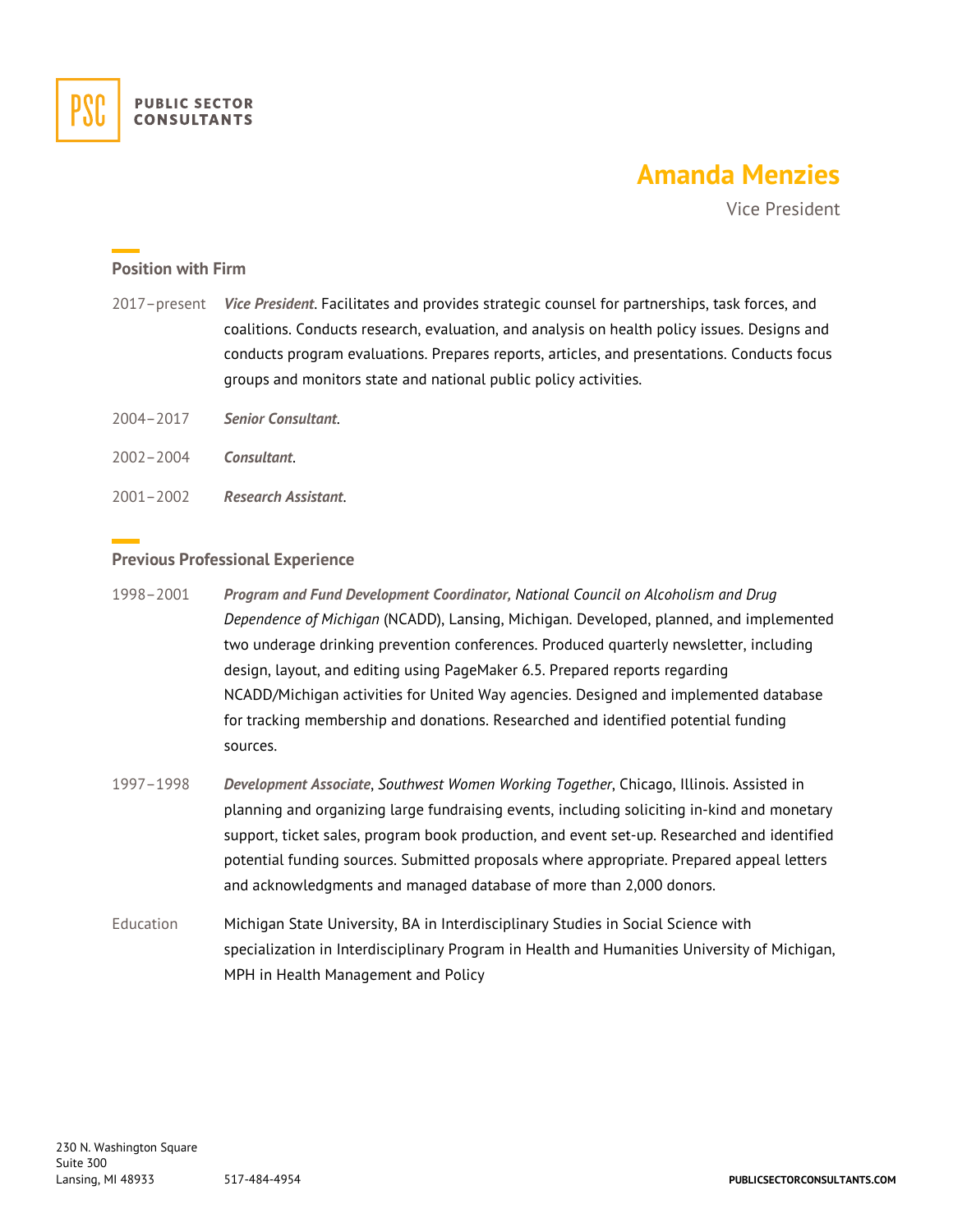## **Publications**

- *Interprofessional Health Care Teams*, with others. 2016. Prepared for the Michigan State Medical Society.
- *Community Mental Health in Michigan: Evidence and Innovation*, with others. 2015. Prepared for the Michigan Association of Community Mental Health Boards.
- *The Impact of Reducing Personal Injury Protection in Michigan*, with others. 2011. Prepared for the Michigan Brain Injury Provider Council.
- *Innovation in Physician Practices: 13 Case Studies to Guide Michigan Physicians*, with others. 2010. Prepared for the Michigan State Medical Society.
- *Alcohol and Other Drug Use Among Youth: A Survey of Michigan Adults*. 2010. Prepared for Prevention Network.
- *A United Voice for Oral Health: Final Report and Recommendations from the Michigan Access to Oral Health Care Work Group*, with others. 2010. Prepared for the Michigan Access to Oral Health Care Work Group.
- *Assessing the Impact of Health Reform on the Health Care Workforce*, with others. 2010. Prepared for the Michigan Center for Health Professions.
- *Assessment of Save Lives, Save Dollars: Final Report*, with others. 2009. Prepared for the Greater Detroit Area Health Council.
- *Macomb County Behavioral Risk Factor Survey*, with others. 2009. Prepared for Macomb County Health Department.
- *Strategies to Address Shortages in the Health Professions*, with others. 2008. Prepared for the Michigan Center for Health Professions.
- *EMR in Physician Practices: 14 Case Studies to Guide Michigan Physicians*, with others. 2007. Prepared for the Michigan State Medical Society.
- *Kent County Health Department Assessment and Prioritization: Budgeting for Outcomes in a Local Health Department*, with others. 2007. Prepared for the Kent County Health Department.
- *Substance Abuse in Ingham County and the Capital Area*. 2007. Prepared for Ingham Substance Abuse Prevention Coalition.
- *Jackson County Prenatal Task Force Action Plan*, with others. 2005. Prepared for the Jackson County Prenatal Task Force.
- *Cancer Awareness, Prevention, and Treatment in Michigan: Laws, Regulations, and Programs*, with others. 2005. Prepared for the American Cancer Society–Great Lakes Division.
- *Michigan Coalition to Reduce Underage Drinking Survey on Attitudes Toward Underage Drinking*. 2003. Prepared for Prevention Network.